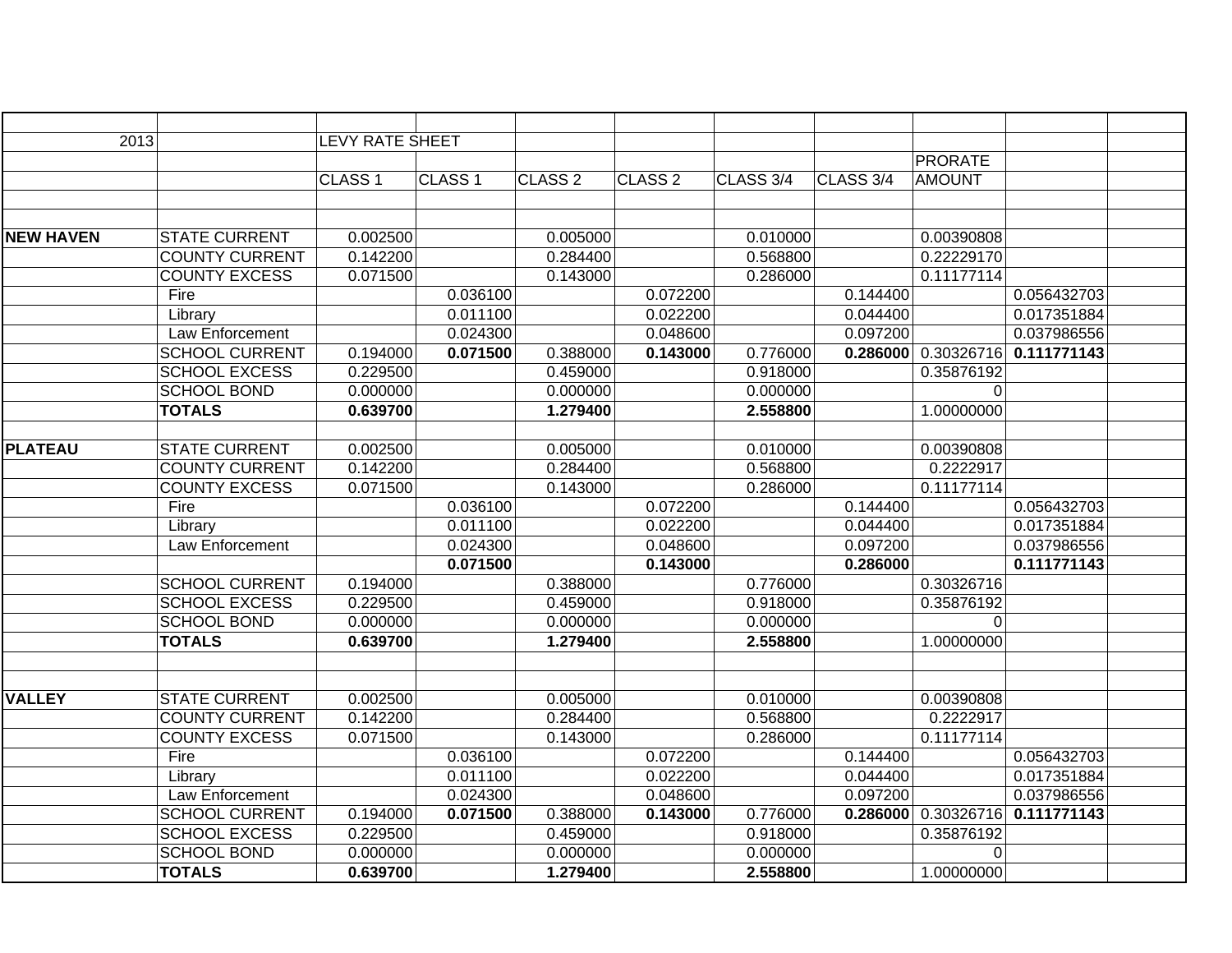| 2013                |                         | <b>LEVY RATE SHEET</b> |          |          |          |          |          |            |             |  |
|---------------------|-------------------------|------------------------|----------|----------|----------|----------|----------|------------|-------------|--|
|                     |                         |                        |          |          |          |          |          |            |             |  |
|                     |                         |                        |          |          |          |          |          |            |             |  |
|                     |                         |                        |          |          |          |          |          |            |             |  |
| <b>ANSTED</b>       | <b>STATE CURRENT</b>    | 0.002500               |          | 0.005000 |          | 0.010000 |          | 0.00329902 |             |  |
|                     | <b>COUNTY CURRENT</b>   | 0.142200               |          | 0.284400 |          | 0.568800 |          | 0.18764846 |             |  |
|                     | <b>COUNTY EXCESS</b>    | 0.071500               |          | 0.143000 |          | 0.286000 |          | 0.09435207 |             |  |
|                     | Fire                    |                        | 0.036100 |          | 0.072200 |          | 0.144400 |            | 0.047637899 |  |
|                     | Library                 |                        | 0.011100 |          | 0.022200 |          | 0.044400 |            | 0.014647664 |  |
|                     | Law Enforcement         |                        | 0.024300 |          | 0.048600 |          | 0.097200 |            | 0.032066508 |  |
|                     | <b>SCHOOL CURRENT</b>   | 0.194000               | 0.071500 | 0.388000 | 0.143000 | 0.776000 | 0.286000 | 0.25600422 | 0.094352072 |  |
|                     | <b>SCHOOL EXCESS</b>    | 0.229500               |          | 0.459000 |          | 0.918000 |          | 0.30285036 |             |  |
|                     | <b>SCHOOL BOND</b>      | 0.000000               |          | 0.000000 |          | 0.000000 |          | 0          |             |  |
|                     | <b>MUNICIPAL CURREN</b> | 0.118100               |          | 0.236200 |          | 0.472400 |          | 0.15584587 |             |  |
|                     | <b>TOTALS</b>           | 0.757800               |          | 1.515600 |          | 3.031200 |          | 1.00000000 |             |  |
|                     |                         |                        |          |          |          |          |          |            |             |  |
|                     |                         |                        |          |          |          |          |          |            |             |  |
|                     |                         |                        |          |          |          |          |          |            |             |  |
|                     |                         |                        |          |          |          |          |          |            |             |  |
| <b>FAYETTEVILLE</b> | <b>STATE CURRENT</b>    | 0.002500               |          | 0.005000 |          | 0.010000 |          | 0.00316416 |             |  |
|                     | <b>COUNTY CURRENT</b>   | 0.142200               |          | 0.284400 |          | 0.568800 |          | 0.17997722 |             |  |
|                     | <b>COUNTY EXCESS</b>    | 0.071500               |          | 0.143000 |          | 0.286000 |          | 0.09049487 |             |  |
|                     | Fire                    |                        | 0.036100 |          | 0.072200 |          | 0.144400 |            | 0.045690419 |  |
|                     | Library                 |                        | 0.011100 |          | 0.022200 |          | 0.044400 |            | 0.014048855 |  |
|                     | Law Enforcement         |                        | 0.024300 |          | 0.048600 |          | 0.097200 |            | 0.030755601 |  |
|                     | <b>SCHOOL CURRENT</b>   | 0.194000               | 0.071500 | 0.388000 | 0.143000 | 0.776000 | 0.286000 | 0.24553854 | 0.090494874 |  |
|                     | <b>SCHOOL EXCESS</b>    | 0.229500               |          | 0.459000 |          | 0.918000 |          | 0.29046956 |             |  |
|                     | <b>SCHOOL BOND</b>      | 0.000000               |          | 0.000000 |          | 0.000000 |          | 0          |             |  |
|                     | <b>MUNICIPAL CURREN</b> | 0.087900               |          | 0.175800 |          | 0.351600 |          | 0.11125174 |             |  |
|                     | <b>MUNICIPAL EXCESS</b> | 0.062500               |          | 0.125000 |          | 0.250000 |          | 0.07910391 |             |  |
|                     | <b>TOTALS</b>           | 0.790100               |          | 1.580200 |          | 3.160400 |          | 1.00000000 |             |  |
|                     |                         |                        |          |          |          |          |          |            |             |  |
|                     |                         |                        |          |          |          |          |          |            |             |  |
|                     |                         |                        |          |          |          |          |          |            |             |  |
|                     |                         |                        |          |          |          |          |          |            |             |  |
|                     |                         |                        |          |          |          |          |          |            |             |  |
|                     |                         |                        |          |          |          |          |          |            |             |  |
|                     |                         |                        |          |          |          |          |          |            |             |  |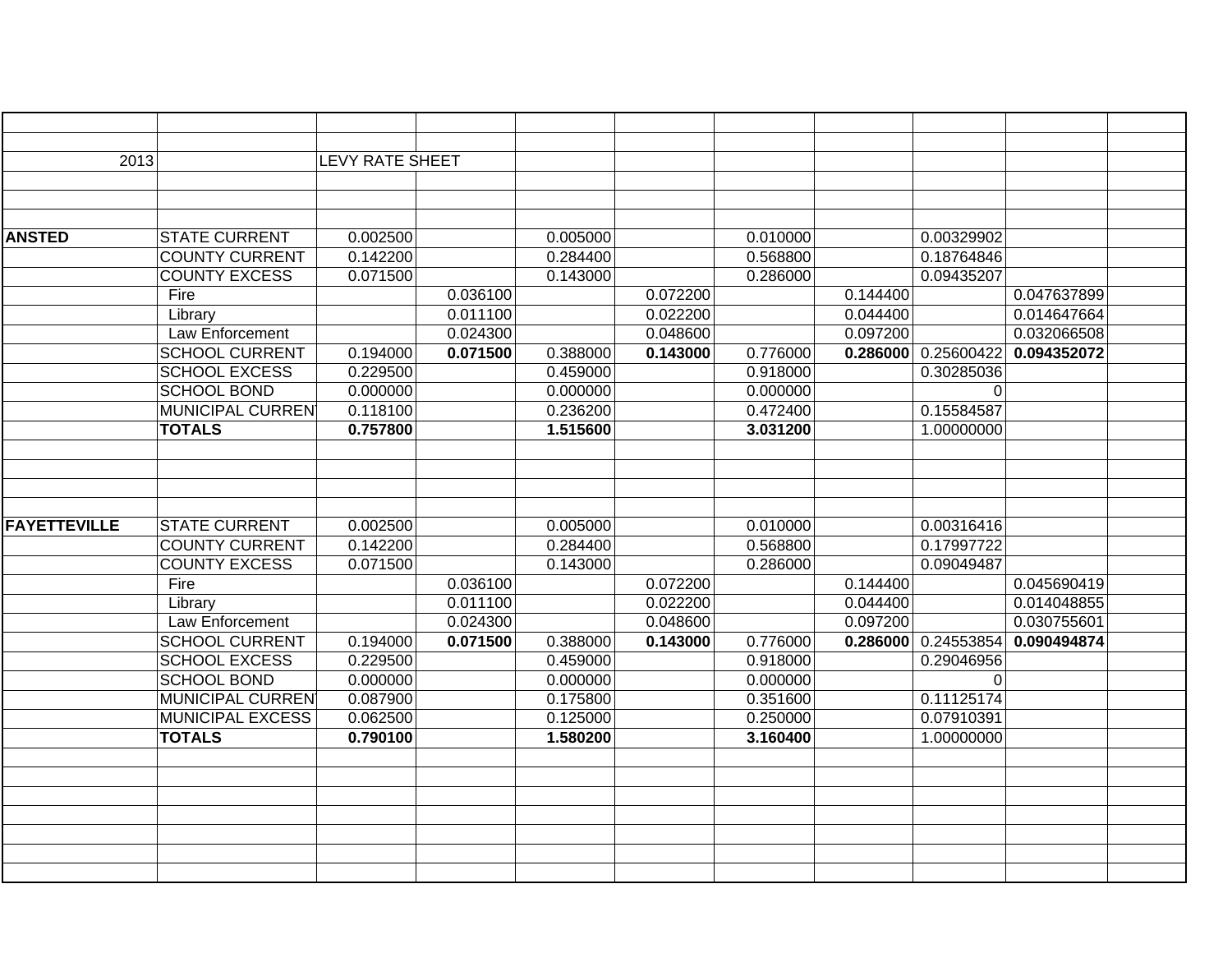| 2013                 |                         | <b>LEVY RATE SHEET</b> |          |                    |          |           |          |                     |             |
|----------------------|-------------------------|------------------------|----------|--------------------|----------|-----------|----------|---------------------|-------------|
|                      |                         | CLASS <sub>1</sub>     |          | CLASS <sub>2</sub> |          | CLASS 3-4 |          | <b>AMOUNT</b>       |             |
| <b>MEADOW BRIDGE</b> | <b>STATE CURRENT</b>    | 0.002500               |          | 0.005000           |          | 0.010000  |          | 0.00326926          |             |
|                      | <b>COUNTY CURRENT</b>   | 0.142200               |          | 0.284400           |          | 0.568800  |          | 0.18595528          |             |
|                      | <b>COUNTY EXCESS</b>    | 0.071500               |          | 0.143000           |          | 0.286000  |          | 0.09350072          |             |
|                      | Fire                    |                        | 0.036100 |                    | 0.072200 |           | 0.144400 |                     | 0.047208055 |
|                      | Library                 |                        | 0.011100 |                    | 0.022200 |           | 0.044400 |                     | 0.014515496 |
|                      | Law Enforcement         |                        | 0.024300 |                    | 0.048600 |           | 0.097200 |                     | 0.031777168 |
|                      | <b>SCHOOL CURRENT</b>   | 0.194000               | 0.071500 | 0.388000           | 0.143000 | 0.776000  |          | 0.286000 0.25369426 | 0.093500719 |
|                      | <b>SCHOOL EXCESS</b>    | 0.229500               |          | 0.459000           |          | 0.918000  |          | 0.30011769          |             |
|                      | <b>SCHOOL BOND</b>      | 0.000000               |          | 0.000000           |          | 0.000000  |          | $\mathbf 0$         |             |
|                      | <b>MUNICIPAL CURREN</b> | 0.125000               |          | 0.250000           |          | 0.500000  |          | 0.1634628           |             |
|                      | <b>TOTALS</b>           | 0.764700               |          | 1.529400           |          | 3.058800  |          | 1.00000000          |             |
|                      |                         |                        |          |                    |          |           |          |                     |             |
| <b>MONTGOMERY</b>    | <b>STATE CURRENT</b>    | 0.002500               |          | 0.005000           |          | 0.010000  |          | 0.00303141          |             |
|                      | <b>COUNTY CURRENT</b>   | 0.142200               |          | 0.284400           |          | 0.568800  |          | 0.17242634          |             |
|                      | <b>COUNTY EXCESS</b>    | 0.071500               |          | 0.143000           |          | 0.286000  |          | 0.08669819          |             |
|                      | Fire                    |                        | 0.036100 |                    | 0.072200 |           | 0.144400 |                     | 0.043773493 |
|                      | Library                 |                        | 0.011100 |                    | 0.022200 |           | 0.044400 |                     | 0.01345944  |
|                      | Law Enforcement         |                        | 0.024300 |                    | 0.048600 |           | 0.097200 |                     | 0.02946526  |
|                      | <b>SCHOOL CURRENT</b>   | 0.194000               | 0.071500 | 0.388000           | 0.143000 | 0.776000  | 0.286000 | 0.23523706          | 0.086698193 |
|                      | <b>SCHOOL EXCESS</b>    | 0.229500               |          | 0.459000           |          | 0.918000  |          | 0.27828301          |             |
|                      | <b>SCHOOL BOND</b>      | 0.000000               |          | 0.000000           |          | 0.000000  |          | 0                   |             |
|                      | <b>MUNICIPAL CURREN</b> | 0.122500               |          | 0.245000           |          | 0.490000  |          | 0.14853886          |             |
|                      | <b>MUNICIPAL EXCESS</b> | 0.062500               |          | 0.125000           |          | 0.250000  |          | 0.07578513          |             |
|                      | <b>TOTALS</b>           | 0.824700               |          | 1.649400           |          | 3.298800  |          | 1.00000000          |             |
|                      |                         |                        |          |                    |          |           |          |                     |             |
| <b>MOUNT HOPE</b>    | <b>STATE CURRENT</b>    | 0.002500               |          | 0.005000           |          | 0.010000  |          | 0.003027            |             |
|                      | <b>COUNTY CURRENT</b>   | 0.142200               |          | 0.284400           |          | 0.568800  |          | 0.17217581          |             |
|                      | <b>COUNTY EXCESS</b>    | 0.071500               |          | 0.143000           |          | 0.286000  |          | 0.08657222          |             |
|                      |                         |                        | 0.036100 |                    | 0.072200 |           | 0.144400 |                     | 0.043709892 |
|                      |                         |                        | 0.011100 |                    | 0.022200 |           | 0.044400 |                     | 0.013439884 |
|                      |                         |                        | 0.024300 |                    | 0.048600 |           | 0.097200 |                     | 0.029422448 |
|                      | <b>SCHOOL CURRENT</b>   | 0.194000               | 0.071500 | 0.388000           | 0.143000 | 0.776000  | 0.286000 | 0.23489527          | 0.086572224 |
|                      | <b>SCHOOL EXCESS</b>    | 0.229500               |          | 0.459000           |          | 0.918000  |          | 0.27787868          |             |
|                      | <b>SCHOOL BOND</b>      | 0.000000               |          | 0.000000           |          | 0.000000  |          | $\Omega$            |             |
|                      | <b>MUNICIPAL CURREN</b> | 0.123700               |          | 0.247400           |          | 0.494800  |          | 0.149776            |             |
|                      | MUNICIPAL EXCESS        | 0.062500               |          | 0.125000           |          | 0.250000  |          | 0.07567502          |             |
|                      | <b>TOTALS</b>           | 0.825900               |          | 1.651800           |          | 3.303600  |          | 1.00000000          |             |
|                      |                         |                        |          |                    |          |           |          |                     |             |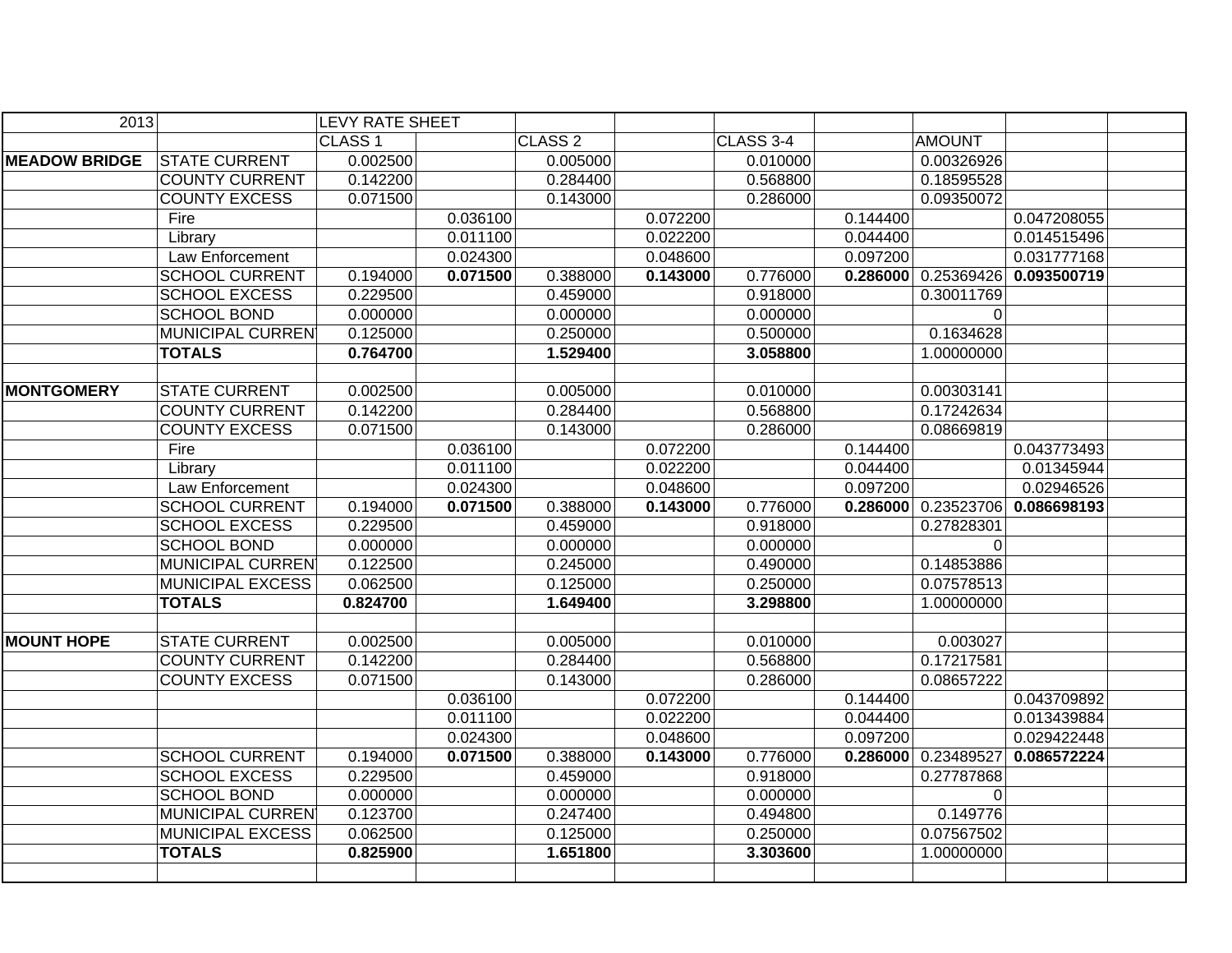| 2013            |                         | <b>LEVY RATE SHEET</b> |          |          |          |          |          |                       |             |
|-----------------|-------------------------|------------------------|----------|----------|----------|----------|----------|-----------------------|-------------|
|                 |                         |                        |          |          |          |          |          |                       |             |
|                 |                         |                        |          |          |          |          |          |                       |             |
|                 |                         |                        |          |          |          |          |          |                       |             |
| <b>OAK HILL</b> | <b>STATE CURRENT</b>    | 0.002500               |          | 0.005000 |          | 0.010000 |          | 0.00327054            |             |
|                 | <b>COUNTY CURRENT</b>   | 0.142200               |          | 0.284400 |          | 0.568800 |          | 0.18602826            |             |
|                 | <b>COUNTY EXCESS</b>    | 0.071500               |          | 0.143000 |          | 0.286000 |          | 0.09353741            |             |
|                 | Fire                    |                        | 0.036100 |          | 0.072200 |          | 0.144400 |                       | 0.047226583 |
|                 | Library                 |                        | 0.011100 |          | 0.022200 |          | 0.044400 |                       | 0.014521193 |
|                 | Law Enforcement         |                        | 0.024300 |          | 0.048600 |          | 0.097200 |                       | 0.031789639 |
|                 | <b>SCHOOL CURRENT</b>   | 0.194000               | 0.071500 | 0.388000 | 0.143000 | 0.776000 |          | 0.286000   0.25379383 | 0.093537415 |
|                 | <b>SCHOOL EXCESS</b>    | 0.229500               |          | 0.459000 |          | 0.918000 |          | 0.30023548            |             |
|                 | <b>SCHOOL BOND</b>      | 0.000000               |          |          |          | 0.000000 |          | $\Omega$              |             |
|                 | MUNICIPAL CURREN        | 0.124700               |          | 0.249400 |          | 0.498800 |          | 0.16313448            |             |
|                 | <b>TOTALS</b>           | 0.764400               |          | 1.528800 |          | 3.057600 |          | 1.00000000            |             |
|                 |                         |                        |          |          |          |          |          |                       |             |
|                 |                         |                        |          |          |          |          |          |                       |             |
|                 |                         |                        |          |          |          |          |          |                       |             |
|                 |                         |                        |          |          |          |          |          |                       |             |
|                 |                         |                        |          |          |          |          |          |                       |             |
| <b>PAX</b>      | <b>STATE CURRENT</b>    | 0.002500               |          | 0.005000 |          | 0.010000 |          | 0.00326926            |             |
|                 | <b>COUNTY CURRENT</b>   | 0.142200               |          | 0.284400 |          | 0.568800 |          | 0.18595528            |             |
|                 | <b>COUNTY EXCESS</b>    | 0.071500               |          | 0.143000 |          | 0.286000 |          | 0.09350072            |             |
|                 | Fire                    |                        | 0.036100 |          | 0.072200 |          | 0.144400 |                       | 0.047208055 |
|                 |                         |                        | 0.011100 |          | 0.022200 |          | 0.044400 |                       | 0.014515496 |
|                 |                         |                        | 0.024300 |          | 0.048600 |          | 0.097200 |                       | 0.031777168 |
|                 | <b>SCHOOL CURRENT</b>   | 0.194000               | 0.071500 | 0.388000 | 0.143000 | 0.776000 | 0.286000 | 0.25369426            | 0.093500719 |
|                 | <b>SCHOOL EXCESS</b>    | 0.229500               |          | 0.459000 |          | 0.918000 |          | 0.30011769            |             |
|                 | <b>SCHOOL BOND</b>      | 0.000000               |          | 0.000000 |          | 0.000000 |          | 0                     |             |
|                 | <b>MUNICIPAL CURREN</b> | 0.125000               |          | 0.250000 |          | 0.500000 |          | 0.1634628             |             |
|                 | <b>TOTALS</b>           | 0.764700               |          | 1.529400 |          | 3.058800 |          | 1.00000000            |             |
|                 |                         |                        |          |          |          |          |          |                       |             |
|                 |                         |                        |          |          |          |          |          |                       |             |
|                 |                         |                        |          |          |          |          |          |                       |             |
|                 |                         |                        |          |          |          |          |          |                       |             |
|                 |                         |                        |          |          |          |          |          |                       |             |
|                 |                         |                        |          |          |          |          |          |                       |             |
|                 |                         |                        |          |          |          |          |          |                       |             |
|                 |                         |                        |          |          |          |          |          |                       |             |
|                 |                         |                        |          |          |          |          |          |                       |             |